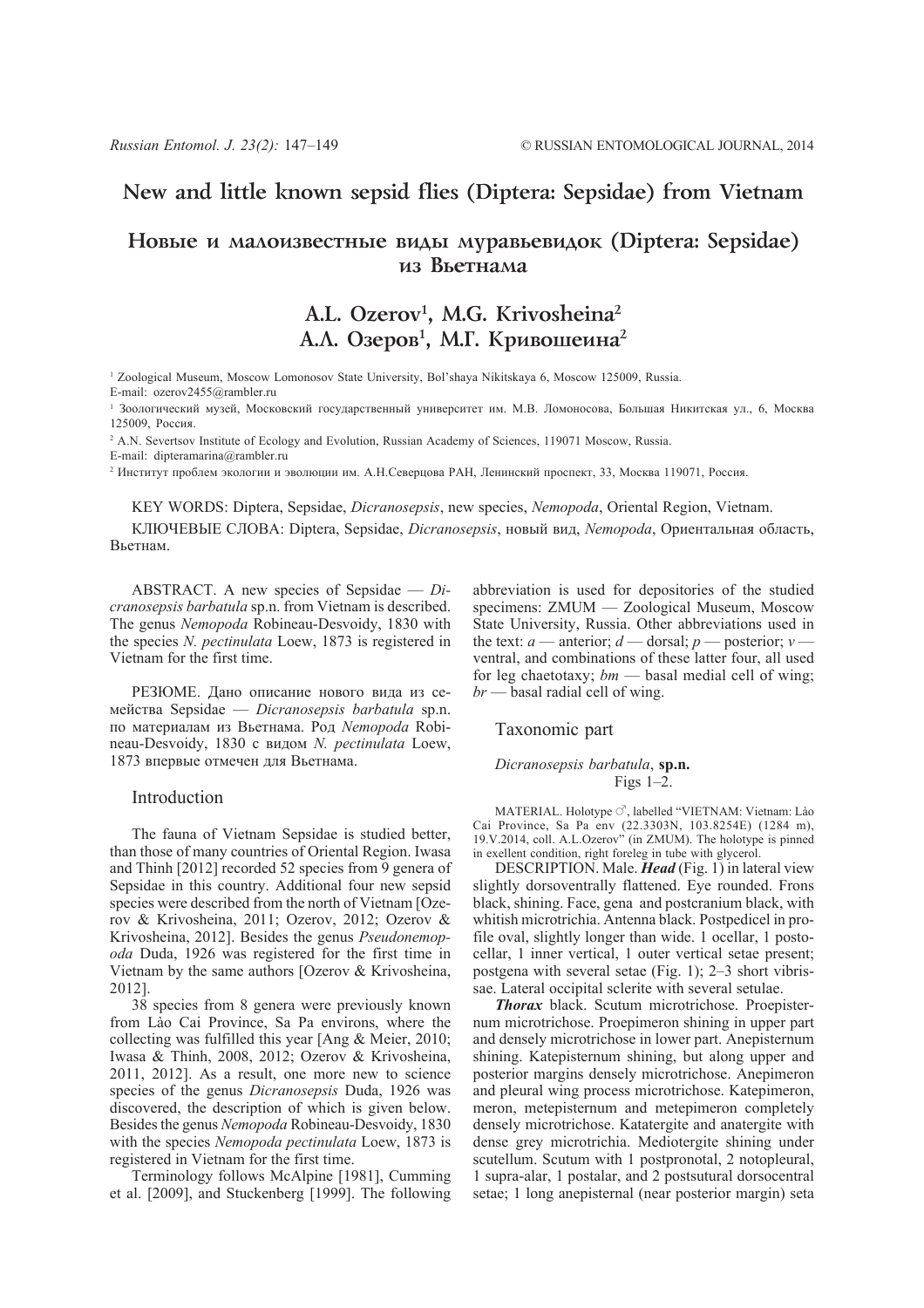

Figs 1–2. *Dicranosepsis barbatula*, sp.n., holotype  $\circ$ : 1 — head, lateral view; 2 — fore right leg, anterior view. Рис. 1-2. *Dicranosepsis barbatula*, sp.n., голотип  $\sigma$ : 1 — голова, сбоку; 2 — передняя правая нога, спереди.

present. Scutellum with pair of well-developed apical setae and pair of basal setulae. Postmetacoxal bridge present.

*Legs* yellow in ground colour, mid- and hind femora in apical part, mid tibia in basal half, hind tibia and tarsomeres of all legs darkened. Coxa of foreleg simple, without setae. Foreleg as in Fig. 2. Fore trochanter simple. Fore femur without *av* seta basally. Mid coxa bare. Mid femur with row of *a* setae. Mid tibia with 3 *av* in apical half. First tarsomere of midleg with row of moderate *av* setulae. Hind femur and hind tibia without striking setae. Hind tibia with hardly visible osmeterium-like area in apical half anterodorsally. First tarsomere of hindleg with row of long *av* setulae (which are as long as 3 width of first tarsomere), curved apically.

*Wing* normal, longer than abdomen, with moderately developed anal lobe; clear, without blackish spots or darkening; veins blackish. Cells *bm* and *br* separate. Alula entirely covered with microtrichia, its width approximately 1.2 times as width of cell *bm*. Upper calypter brownish, lower calypter black. Margin of upper calypter with hairs, margin of lower calypter without hairs. Halter yellowish.

*Abdomen* shining, strong constricted after syntergite 1+2, without striking setae. Surstyli symmetrical, typical for species of genus *Dicranosepsis*.

Body length 2.6 mm; wing length 2.2 mm. Female unknown.

COMPARISON. There is one more species with long genal setae — *Dicranosepsis barbata* Iwasa in Iwasa and Thinh, 2012. This species is described from Vietnam, Lào Cai and Lai Chau Provinces (Iwasa & Thinh, 2012) also. The new species clearly differs in structure of male fore leg. Besides *D. barbata* has first tarsomere with rare short *av* setulae (which are as long as the width of first tarsomere), whereas first tarsomere of hindleg in *D. barbatula* with row of long *av* setulae, curved apically.

DISTRIBUTION. Vietnam.

#### *Nemopoda pectinulata* Loew, 1873

MATERIAL EXAMINED. VIETNAM: Lai Chau Province, 10 km WNW of Sa Pa (22.3736N, 103.7574E) 1810 m, 25 and 26. V.2014, A.L.Ozerov  $(2 \circ \circ \circ)$ , in ZMUM).

DISTRIBUTION. Widespread in Palaearctic; Oriental Region [Ozerov, 2005]: India (Jammu and Kashmir), Nepal, Taiwan, Vietnam (**first rerord**).

ACKNOWLEDGEMENTS. The authors would like to thank Dr. Nikita Vikhrev (ZMUM) for the organization of the collection trip to North Vietnam.